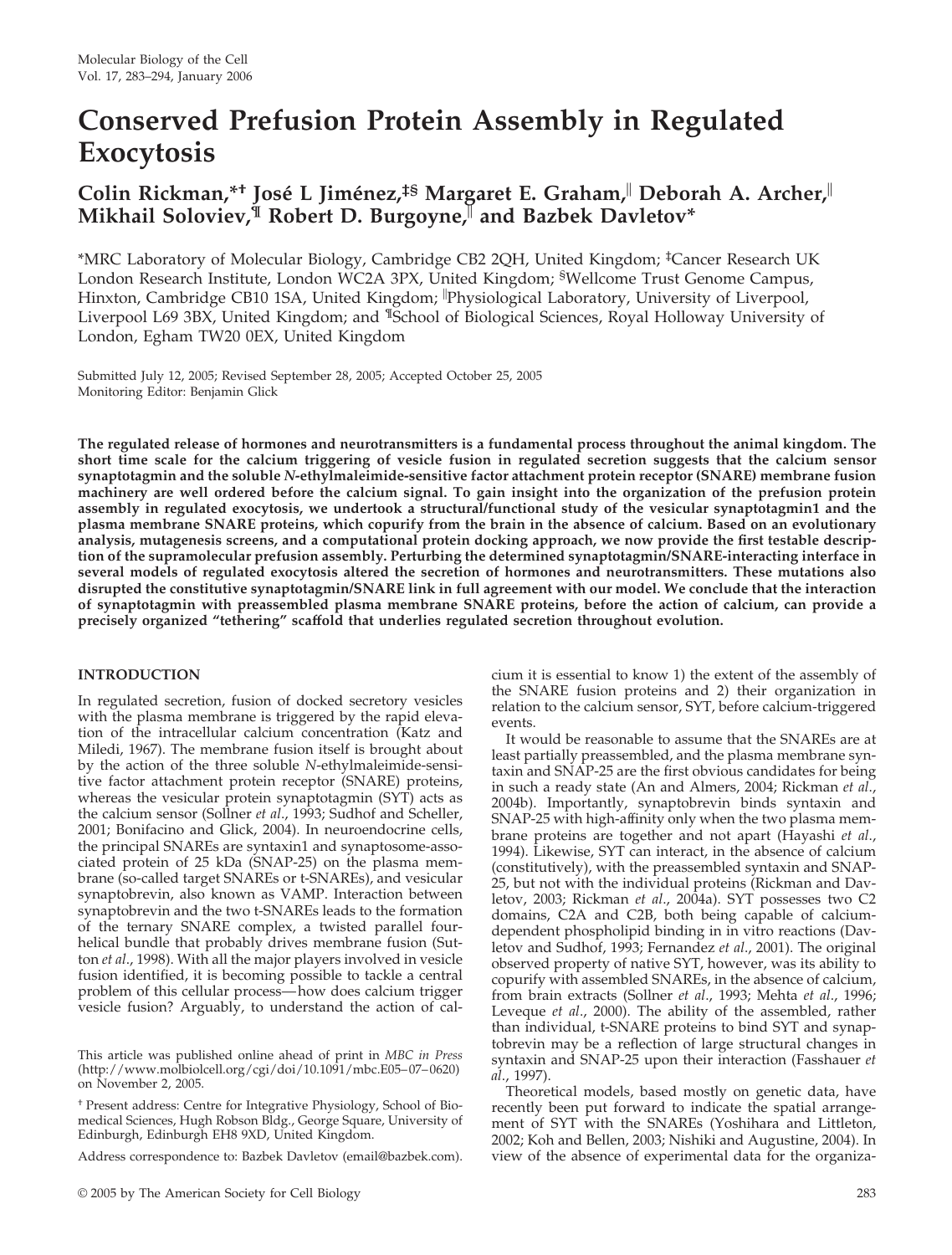tion of this supramolecular assembly before the action of calcium, we decided to investigate molecular and structural determinants for the constitutive SYT/SNARE association in detail. Through evolutionary analysis of SNAP-25 and mutagenesis screens, we identified a highly conserved region in the N-terminal helix of SNAP-25 as being essential for both constitutive SYT coupling and regulated exocytosis. Using this information and the previously identified SNARE-binding epitope on SYT (Rickman *et al*., 2004a), we used a computational protein docking approach to generate a structurebased model for the constitutive SYT link to the preassembled t-SNAREs. Our model provides a unifying molecular explanation for the phenotypes of secretion-deficient mutations previously identified in genetic studies.

#### **MATERIALS AND METHODS**

#### *Plasmids and Protein Preparation*

Plasmids encoding glutathione *S*-transferase (GST) fusion proteins with syntaxin1A (aa 1–261), synaptobrevin2 (aa 1–96), SYT1 C2AB (aa 95–421), C2B (aa 248–421), and complexin2 were described previously (Hu *et al*., 2002b; Rickman *et al*., 2004a). The full-length SNAP-25A and SNAP-25B were kind gifts of Drs. R. Jahn (Max-Planck-Institute for Biochemical Chemistry, Gottingen, Germany) and Y.-K. Shin (Iowa State University, Ames, Iowa) (Fasshauer *et al*., 1999; Kweon *et al*., 2003). GST-SNAP-25, carrying cysteineto-alanine mutations, exhibits improved expression in bacteria with no changes detected in biochemical or biophysical properties (Fasshauer *et al*., 1999). His-tagged versions of syntaxins 1A and 1B were a kind gift of Dr. J. Blasi (University of Barcelona, Barcelona, Spain) (Perez-Branguli *et al*., 2002). Mammalian plasmids encoding C2AB of SYT1 (aa 96–421) and SNAP-25<sup>R</sup> carrying a BoNT/E-resistant mutation [R179W,I180E,E182I] in the C-terminal end of SNAP-25 were described previously (Washbourne *et al*., 1999; Rickman *et al*., 2004a). Mutagenesis was performed using the QuikChange system (Stratagene, La Jolla, CA) with mutants identified by DNA sequencing by Cytomyx (Cambridge, UK). Native SYT was purified as a by-product of the SNARE isolation from bovine brains (Rickman and Davletov, 2003). To isolate the brain syntaxin, the native SNARE complex was disrupted by heating for 3 min at 95°C, and the SNARE proteins were subjected to electroelution (Hu *et al*., 2002a). The eluted syntaxin was refolded by replacing SDS with 0.8%  $\beta$ -octylglucoside on a gel-filtration column. The isolated syntaxin was active in SNARE, synaptotagmin, and complexin binding reactions and also in reconstituted fusion assays (Hu *et al*., 2002b; Rickman *et al*., 2004a, 2005). The recombinant syntaxin1A (1-261) fails to substitute for the brain-purified syntaxin in the constitutive SYT binding even when subjected to the same electroelution procedure.

# *Protein Binding Assays and Circular Dichroism (CD) Spectroscopy*

All binding reactions were performed for 30 min in the absence of calcium (2 mM EDTA) at 22°C. GST-tagged proteins (3  $\mu$ g each) were immobilized on glutathione-Sepharose beads and incubated in 100  $\mu$ l of buffer A (100 mM NaCl, 0.1% Triton X-100, 2 mM EDTA, and 20 mM HEPES, pH 7.2) in the presence of 3  $\mu$ g of partner proteins. Beads were washed with buffer A, and bound protein was analyzed by SDS-PAGE followed by Coomassie staining (50% of reaction) or Western immunoblotting (1% of reaction). For immunoblotting, protein bands were detected using syntaxin (clone HPC-1; Sigma-Aldrich, St. Louis, MO) and SNAP-25 (clone 71.2; Synaptic Systems, Goettingen, Germany) antibodies and chemiluminescence (West Dura; Pierce Chemical, Rockford, IL). The chemiluminescent signal was imaged using a ChemiDoc XRS (Bio-Rad, Hercules, CA) and quantified using Quantity One software (Bio-Rad). Real-time binding of C2B, without the GST tag, to the SNAP-25/syntaxin complex was performed using a Biacore 2000 system (Biacore, Uppsala, Sweden). A single channel of CM5 chip (Biacore) was used to immobilize GST-SNAP-25 protein that was then loaded with brain-derived syntaxin before C2B binding. Syntaxin and C2B binding to immobilized GST-SNAP-25 was highly reproducible between cycles (SD <2%). C2B (2  $\mu$ M) was applied to the chip at a rate of 2  $\mu$ l/min in buffer A. In circular dichroism experiments, far UV-CD spectra were obtained by averaging five scans with a step size of 0.2 nm on a Jasco J-810 CD spectrometer (Jasco, Tokyo, Japan) at 25°C. Measurements were performed in a quartz cuvette (0.2 cm; Hellma, Plainview, NY) using normalized protein amounts. The CD spectra measurements of the t-SNARE assembly were performed at equilibrium. In thermal denaturation experiments, the ellipticity was measured at 222 nm. Formation of the SDS-resistant SNARE complex was analyzed in 30-min reactions at 22°C as described previously (Hu *et al*., 2002a).

### *Computational Protein Docking*

A set of in silico complexes was generated, on the basis of shape complementarity, by a systematic search for possible, rigid body, docking orientations of the atomic coordinates of the SNARE ternary complex (Protein Data Bank [PDB] code: 1sfc) with the C2A or C2B domains of SYT1 (PDB codes: 1byn and 1k5w, respectively) using the fast Fourier transform-based FTDOCK program (Gabb *et al*., 1997). Further refinement was performed using a MULTIDOCK program to minimize atom clashes and to improve bonding of the side chains of each interacting component (Jackson *et al*., 1998). In the resulting complexes, the electrostatic and shape complementarities of the individual molecules upon complexation were specifically assessed as 1) the difference of electrostatic potentials  $(E_{\text{elect}})$  between the bound-unbound states using a finite difference Poisson–Boltzmann solver (Honig and Nicholls, 1995; Grant *et al*., 2001); and 2) the amount of buried area (BA) upon complexation calculated using the NACCES program (Hubbard *et al*., 1991). For the electrostatic calculations, the relative dielectric constants for protein and solvent were taken to be 2.0 and 78.54, respectively, considering an electrolyte concentration of 100 mM. The energetic contributions were combined into a total binding energy ( $E_{total}$ ) defined as  $E_{total} = E_{elect} + \gamma \times BA$ , where  $\gamma$  is equal to  $-0.005$  kcal  $\times$  mol<sup>-1</sup>  $\times$  Å<sup>-2</sup>. Favorable complexes, i.e., those with total binding energies less than  $-10$  kcal/mol (Erickson, 1989), were subsequently filtered using the mutagenesis data. The presented model was chosen based on its very low energy (27 kcal/mol) and the interfacial bonding of the C2B K326,K327 and SNAP-25 D51,E52,E55 residues. Small rotations and translations of the individual interacting components are allowed and will be valid within the accuracy of our calculations.

#### *Analysis of Protein Mutants in Release Assays*

The effect of the SNAP-25 [D51K,E52K,E55K] mutation on the release of growth hormone (GH) was investigated in PC12 cells. LipofectAMINE 2000 (Invitrogen, Carlsbad, CA) was used to transiently transfect cells with plasmids expressing human growth hormone (pXGH5) and the botulinum neurotoxin E light chain (BoNT/E) in the presence of either control (pcDNA3) or BoNT/E-resistant SNAP-25R-encoding vectors (Graham *et al*., 2002). Seventytwo hours later, transfected cells were challenged with 0 or 10  $\mu{\rm M}$  calcium in the presence of 20  $\mu$ M digitonin-containing Krebs-Ringer buffer (145 mM NaCl, 5 mM KCl, 1.3 mM  $MgCl<sub>2</sub>$ , 1.2 mM  $NaH<sub>2</sub>PO<sub>4</sub>$ , 10 mM glucose, and 20 mM HEPES, pH 7.4). GH release over a 15-min period was assayed using a GH assay kit (Roche Diagnostics, Lewes, United Kingdom).

The ability of rat SYT1 C2AB, mutated or not, to compete with the native vesicular form was probed in bovine chromaffin cells by amperometry as described previously (Rickman *et al*., 2004a). Briefly, 3 d after electroporation, cells transfected with C2AB were identified through coexpression of enhanced green fluorescent protein. A carbon fiber electrode was positioned in contact with fluorescent, or control, cells, and exocytosis was triggered by pressure ejection of a buffer containing 20  $\mu$ M digitonin and 10  $\mu$ M calcium. Amperometric responses were collected at 4 kHz and digitized with a Digidata 1322A acquisition system (Molecular Devices, Sunnyvale, CA). Similar levels of expression of control and mutant proteins in mammalian cells were confirmed by immunoblotting using either PC12 cells (SNAP-25<sup>R</sup>) or HeLa cells (C2AB).

# **RESULTS**

#### *Complementary Binding of Two Vesicular Proteins to t-SNAREs*

We have recently identified the residues on the C2B domain of SYT1 involved in the constitutive association with syntaxin and SNAP-25, the latter two being purified from a native source, the bovine brain (Rickman *et al*., 2004a). To experimentally map the binding interface on the SNAREs, recombinant proteins amenable to mutagenesis were required. We found that bacterially expressed SNAP-25 can be used for the constitutive SYT binding. As shown in Figure 1A, the cytoplasmic part of SYT (C2AB) constitutively binds brain-derived syntaxin1 and the recombinant SNAP-25B when they are together in a binary complex, being unable to bind to individual proteins. Both forms of SNAP-25, A and B, were equally effective, whereas neither recombinant syntaxin1A nor syntaxin1B, both lacking their transmembrane regions, could efficiently support calcium-independent C2AB binding (our unpublished data). The deficiency of bacterially expressed syntaxin1 may be because of either the lack of the transmembrane region or the absence of yet uncharacterized posttranslational modifications. Therefore,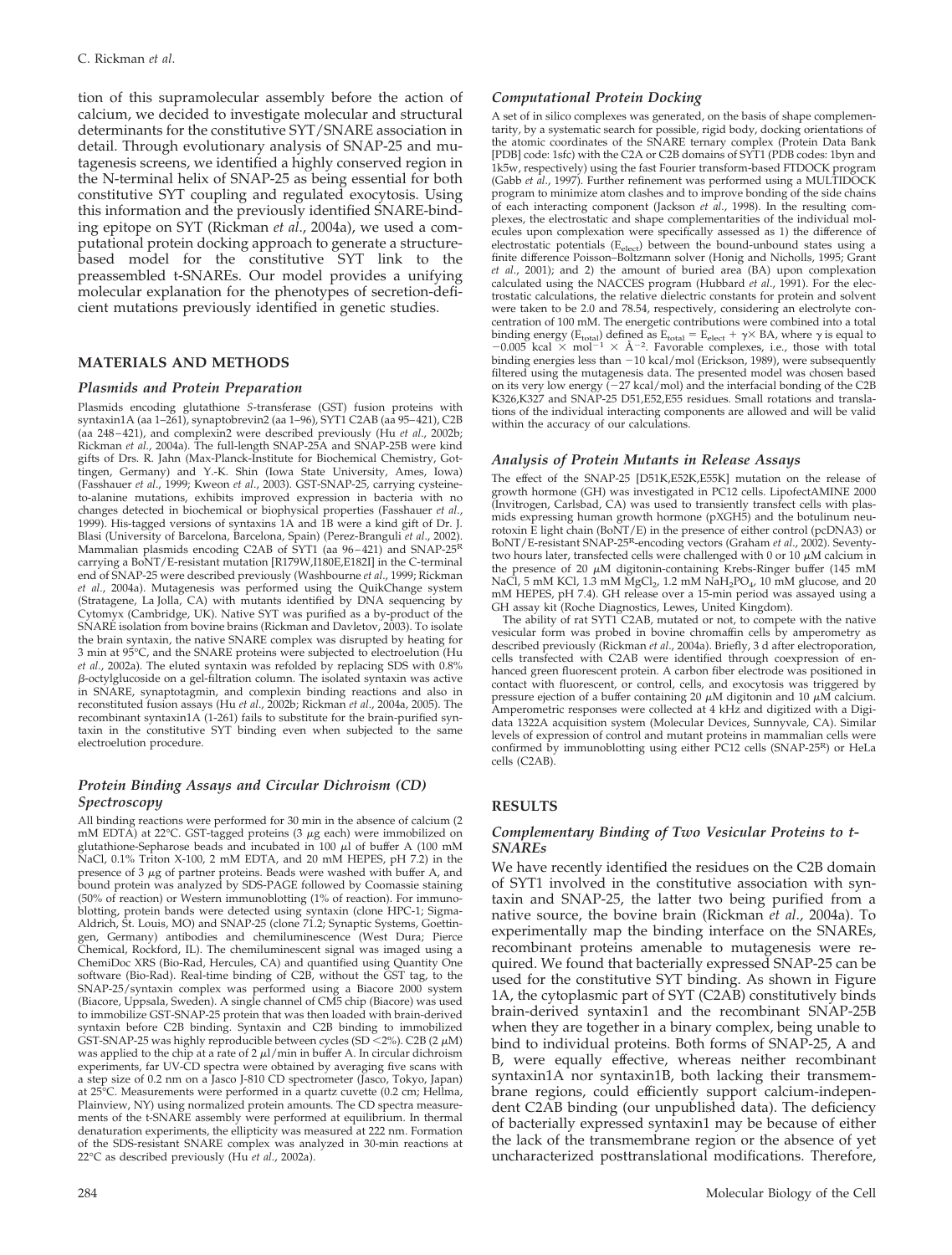

**Figure 1.** Constitutive binding of two vesicular proteins, SYT and synaptobrevin, to the plasma membrane proteins syntaxin and SNAP-25. (A) Immobilized GST-C2AB of SYT1 binds constitutively to the t-SNARE assembly, containing recombinant SNAP-25 and brain-derived syntaxin (syx), but not the individual t-SNAREs. Coomassie-stained gel. (B) C2AB does not inhibit formation of the SDS-resistant SNARE complex. Syntaxin was incubated with SNAP-25 and C2AB for 30 min before addition of synaptobrevin (syb, aa 1–96). SNARE complex assembly was detected by the appearance of a 60-kDa band in a Coomassie-stained gel. Boiling disrupts the SDS-resistant SNARE complex. (C) t-SNAREs, when prebound to C2AB, can engage synaptobrevin (left) with a stoichiometry similar to that found in the native SNARE complex (right). Coomassie-stained gels. (D) Sequence alignment of SNAP-25 from evolutionarily distant organisms. Conserved acidic amino acids are highlighted in red. Double acidic residue sites are numbered. (E) The four conserved sites are shown in spacefill (red) with SNARE helices as colored ribbons (gray, syntaxin; orange, SNAP-25 helix1; yellow, SNAP-25 helix2; blue backbone designates synaptobrevin).

we used the brain-purified syntaxin in all subsequent reactions and focused on SNAP-25 mutagenesis.

Before analyzing SNAP-25 residues, we investigated the relationship between SYT and synaptobrevin binding to the two t-SNAREs. Because SYT can bind the t-SNARE assembly in the absence of calcium, C2AB may act as a molecular clamp, physically interfering with synaptobrevin engagement of t-SNAREs. We tested whether C2AB could block formation of the ternary SNARE complex in defined reactions. Figure 1B shows that preincubation of syntaxin and SNAP-25 with C2AB had no effect on the ability of the two t-SNAREs to form, upon the addition of synaptobrevin, the

tight SDS-resistant ternary SNARE complex implicated in membrane fusion (Hayashi *et al*., 1994; Sutton *et al*., 1998). Next, the two t-SNAREs were first prebound to the immobilized GST-C2AB, and then the triple protein assembly— C2AB/syntaxin/SNAP-25—was incubated with synaptobrevin. Synaptobrevin bound the C2AB/t-SNARE triple assembly with a stoichiometry similar to that found in the native SDS-resistant SNARE complex purified from bovine brain (Figure 1C). Therefore, SYT by itself does not prevent the soluble synaptobrevin engagement with the two t-SNAREs providing an explanation for copurification of all four proteins from the brain detergent extracts (Sollner *et al*.,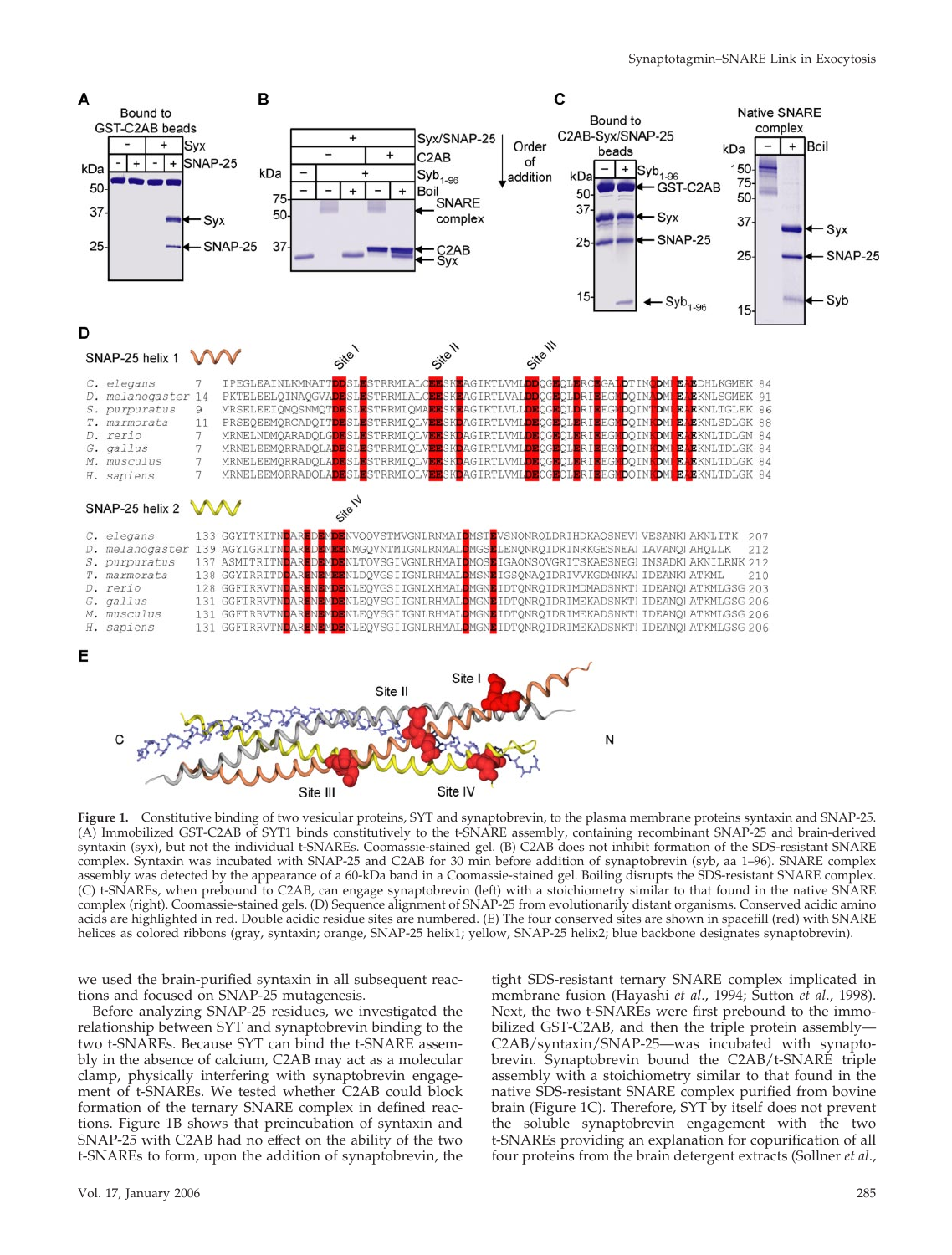1993). Because the SYT/t-SNARE interaction is not diminished after synaptobrevin binding (Figure 1C), the two vesicular proteins do not compete with each other and may have independent binding sites. Indeed, whereas the SYT interaction with t-SNAREs is primarily electrostatic (Rickman *et al*., 2004a), synaptobrevin binds to a hydrophobic groove formed by syntaxin and SNAP-25 (Sutton *et al*., 1998).

# *The SYT Binding Epitope on SNAP-25*

The constitutive interaction of SYT with the preassembled t-SNAREs is mediated by a conserved polybasic motif on the C2B domain and principally involves a pair of lysines, 326 and 327 (Rickman *et al*., 2004a). The ability of the recombinant SNAP-25 to replicate this function allowed us to map the binding site on SNAP-25 through site-directed mutagenesis. First, we analyzed the two helices of SNAP-25 for the presence of conserved acidic amino acids in evolutionarily distant organisms. Such an analysis is now used, in the postgenomic era, to uncover potential areas for protein interactions (Lichtarge and Sowa, 2002). In the two helices, there are four conserved double acidic residue sites, labeled I to IV and highlighted on the ribbon representation of the helical crystal structure of the ternary SNARE complex (Figure 1, D and E). To test for involvement of these four sites in SYT binding, the relevant aspartate and glutamate residues were mutated to lysines. After protein normalization, SNAP-25 mutants were incubated, in the presence of syntaxin, with immobilized GST-C2B. For initial screens, bound material was analyzed by Western immunoblotting. Only mutation of site III [D51K,E52K] resulted in a reduction in bound t-SNAREs (Figure 2). Notably, this mutation reduced binding of not only SNAP-25 but also syntaxin, supporting the fact that t-SNAREs bind to SYT as a singular molecular entity.

Closer inspection of site III reveals two additional glutamate residues next to D51 and E52 (Figure 3A). This site is at the ionic layer (layer 0) observed in the crystal structure of the ternary SNARE complex (Sutton *et al*., 1998). To analyze whether these additional residues, E55 and E58, also play a role in the SYT binding, triple mutants were generated. Quantification of bound t-SNAREs showed that the further mutation of [E55K] but not [E58K] had an additive effect on the SNAP-25[D51K,E52K] mutant (Figure 3B), highlighting the specificity of the SYT interaction. Finally, we tested the ability of SYT to interact with either the binary or ternary SNARE complexes containing SNAP-25[D51K,E52K,E55K]. The triple mutation severely disrupted C2B binding of both t-SNAREs and of the ternary SNARE complex as judged by Coomassie staining (Figure 3C). Figure 3D illustrates the effect of the [D51K,E52K,E55K] mutation on the electrostatic potential of SNAP-25 in the context of the SNARE complex.

# *The SYT Binding Epitope on SNAP-25 Is Essential for Regulated Exocytosis*

Before testing the impact of the SNAP-25 [D51K,E52K,E55K] mutation on regulated exocytosis, it was important to determine whether these changes were specifically disrupting the SYT/t-SNARE link or were simply compromising the ability of SNAP-25 to associate with syntaxin. In a direct binding reaction, SNAP-25[D51K,E52K,E55K] readily bound to GSTsyntaxin in a similar manner to the nonmutated molecule (Figure 4A). Next, CD spectroscopy demonstrated that syntaxin and SNAP-25, when mixed, exhibit a significant increase in  $\alpha$ -helicity compared with the calculated spectra for noninteracting molecules, in agreement with a previous study (Fasshauer *et al*., 1997). Comparison of CD spectra for



**Figure 2.** Identification of the constitutive SYT binding site on the SNAP-25 molecule. Mutational screen of double acidic amino acid sites on SNAP-25. GST-C2B, immobilized on Sepharose beads, was incubated with normalized SNAP-25 (top left, Coomassie-stained gel) in the presence of brain-purified syntaxin. Bound material (1%) was analyzed by Western immunoblotting using t-SNARE antibodies (top right). The histogram represents a summary of the mutational analysis of SNAP-25 assessed by quantitation of the chemiluminescent signals. Error bars are SEM  $(n = 3)$ ; \*\*\* $p < 0.0001$ .

syntaxin with either the nonmutated or SNAP-25[D51K,E52K,E55K] demonstrated a similar increase in  $\alpha$ -helical spectra (Figure 4B), indicating that the two forms of SNAP-25 generate comparable helical structures. To assess the relative stability of the t-SNARE assembly, thermal denaturation was used with  $\alpha$ -helical content monitored by CD (Figure 4C). There was no significant difference between the t-SNARE assemblies containing SNAP-25 with or without the triple mutation. Furthermore, we tested the ability of the t-SNAREs to bind synaptobrevin. Syntaxin, preincubated with either the wild-type SNAP-25 or SNAP-25[D51K,E52K,E55K], was added to synaptobrevin immobilized on Sepharose beads (Figure 5A). The triple mutation had no detectable effect on the synaptobrevin/t-SNARE interaction. Complexin, a soluble protein that specifically interacts with the fully folded ternary SNARE complex (Chen *et al*., 2002), exhibited comparable binding of the SNARE complexes made with SNAP-25, carrying the triple mutation or not (Figure 5B). Although this experiment provided strong evidence that folding of the SNARE helices is not affected by the mutation, it was essential to test the ability of the mutated SNAP-25 to form the SDS-resistant SNARE complex implicated in the fusion process (Sutton *et al*., 1998). Titration of SNAP-25 demonstrated that the mutated SNAP-25 was fully capable of entering into the "tight" SNARE complex (Figure 5C). We conclude therefore that the triple [D51K,E52K,E55K] mutation of SNAP-25 disrupts specifically the constitutive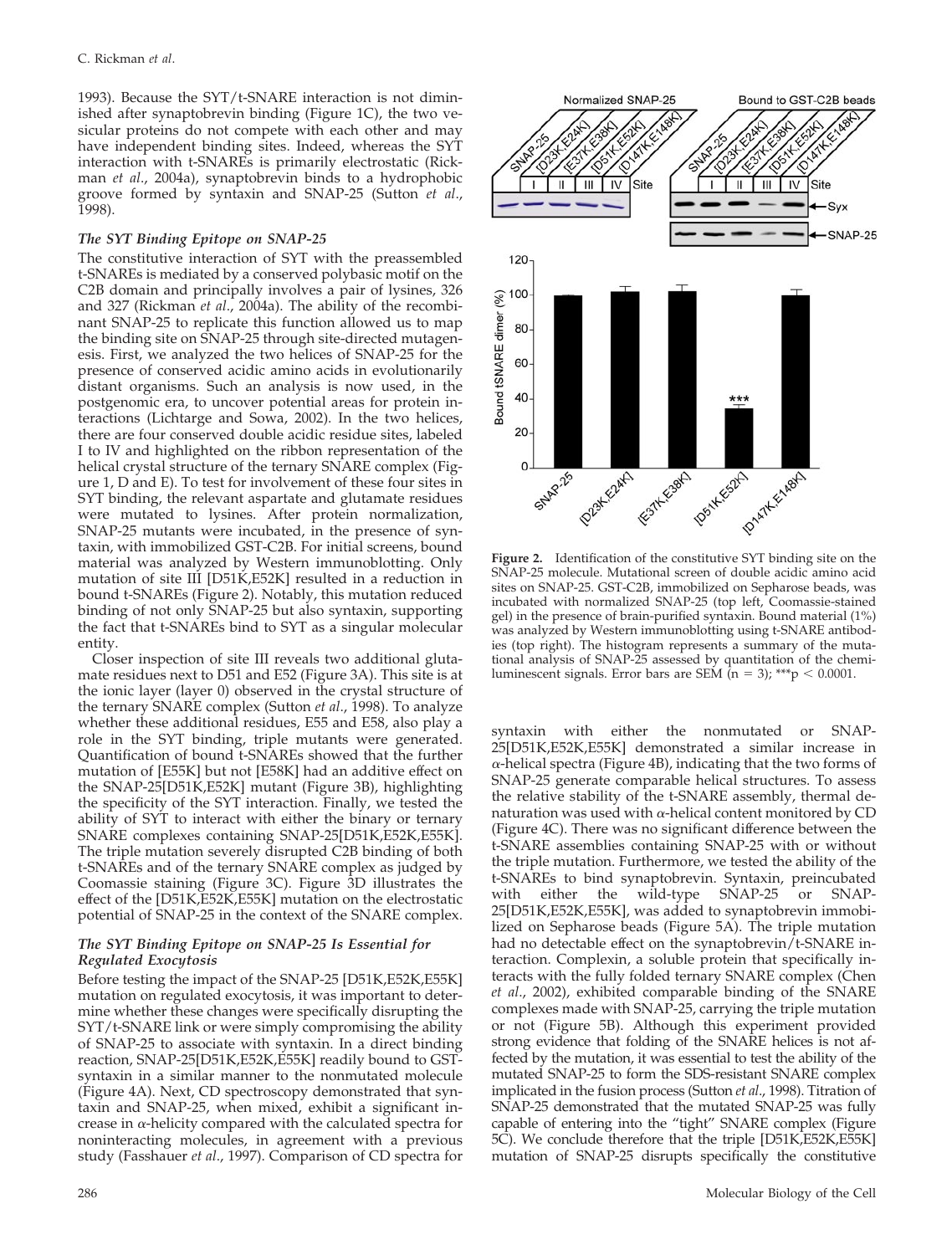

**Figure 3.** The synaptotagmin binding epitope on SNAP-25 consists of D51, E52, and E55. (A) Representation of the SYT binding site on the SNAP-25 helix1. Acidic residues D51, E52, E55, and E58 are shown in spacefill with SNARE helices colored as in Figure 1E. The layers involved in ternary complex formation are numbered with the ionic layer marked 0. (B) Further mutational analysis of the synaptotagmin binding site on SNAP-25. GST-C2B, on Sepharose beads, was incubated with syntaxin and normalized SNAP-25 (Coomassie-stained gel), carrying mutations or not. Bound material (1%) was analyzed by Western immunoblotting (top right) with quantitation of the chemiluminescent signal (bottom). Error bars are SEM (n = 3), \*p <0.05. (C) The triple mutation of SNAP-25 abrogates association of both the t-SNARE assembly and the ternary SNARE complex with immobilized GST-C2B as judged by Coomassie staining. (D) Electrostatic potential of SNAP-25 before and after the [D51K,E52K,E55K] mutation in the context of the ternary SNARE complex  $(-10 \text{ to } +10 \text{ kT/e})$ . Blue, positive charge; red, negative charge.

binding of SYT with the assembled t-SNAREs but not interactions between the SNAREs themselves.

To investigate the impact of the triple SNAP-25 mutation on regulated exocytosis, we sought to express the mutant SNAP-25 in the absence of endogenous SNAP-25. This was accomplished by 1) using botulinum neurotoxin E light chain (BoNT/E LC) that cleaves endogenous SNAP-25, leading to its removal from the plasma membrane syntaxin (Bajohrs *et al*., 2004); and 2) expressing a BoNT/E-resistant form of SNAP-25, SNAP-25<sup>R</sup>, to restore exocytosis (Graham *et al*., 2002). Mutagenesis of this SNAP-25R molecule thereby permits to assess the contribution of specific SNAP-25 residues in regulated exocytosis. We used neuroendocrine PC12 cells that serve as a popular model for studies of regulated exocytosis (Chen *et al*., 1999). Transfection of PC12 cells with the plasmid expressing BoNT/E LC alone resulted in an efficient blockade of exocytosis, as measured by the growth

hormone release assay, whereas its cotransfection with SNAP-25R resulted in restoration of exocytosis (Figure 5D). The triple mutation [D51K,E52K,E55K] was then introduced in SNAP-25R. The extent of exocytosis upon expression of SNAP-25R[D51K,E52K,E55K] was greatly reduced, despite the same level of protein expression as for SNAP-25<sup>R</sup> (Figure 5D). Evidently, the SYT-binding epitope on SNAP-25 helix1 does play a critical role in regulated exocytosis. Because this epitope does not disrupt the interaction between the SNAREs themselves, it is reasonable to conclude that it affects the SYT/SNARE link, which is vital for efficient exocytosis (Sudhof and Scheller, 2001; Koh and Bellen, 2003).

#### *In Silico Modeling of the SYT/SNARE Complex*

The requirement for the full-length brain-purified syntaxin, mentioned above, to form the stoichiometric SYT/SNARE supramolecular assembly precludes crystallization trials.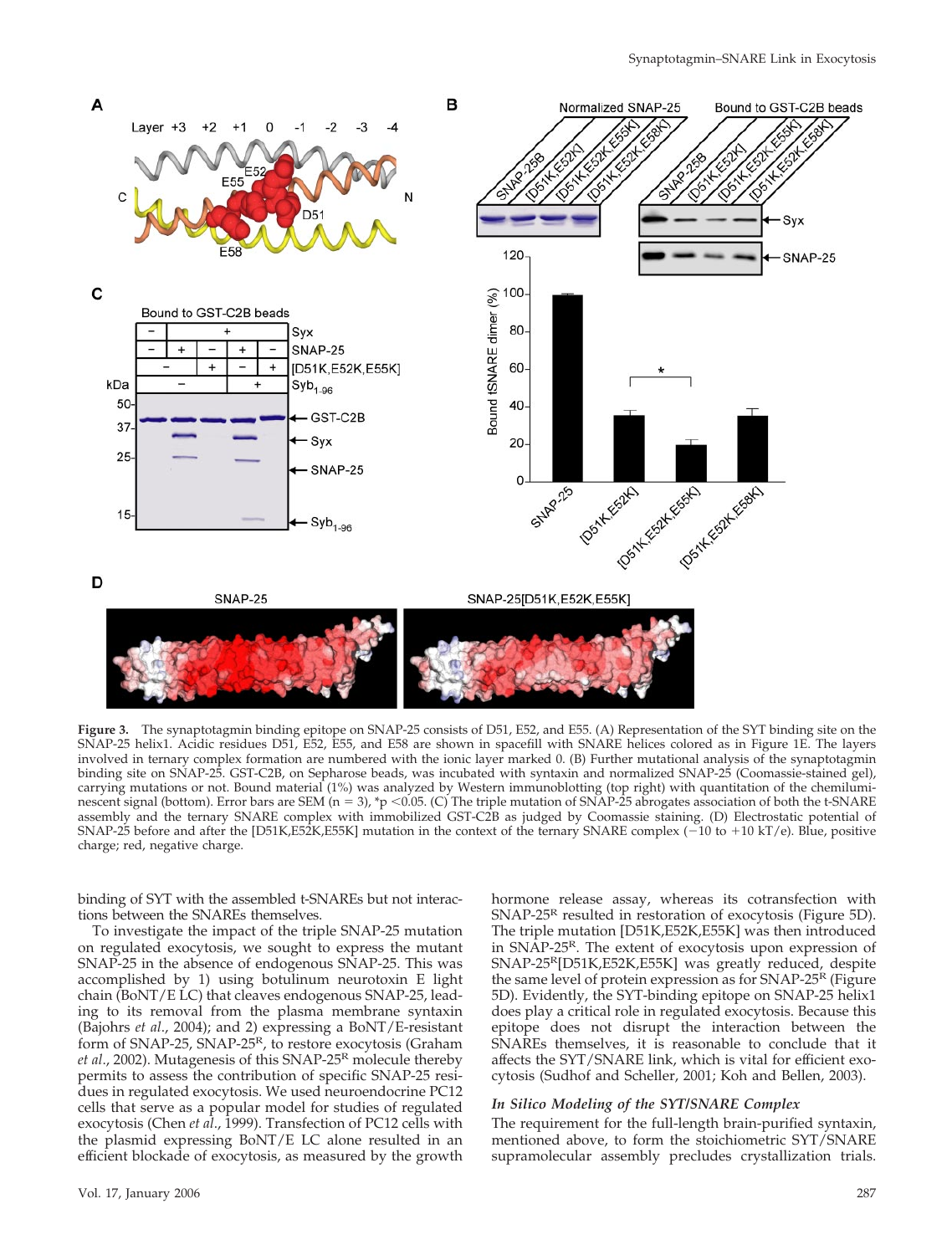



**Figure 4.** The triple mutation of SNAP-25 does not prevent the syntaxin/SNAP-25 interaction. (A) Immobilized syntaxin (GST- $Syx_{1-261}$ ) was incubated with SNAP-25, mutated or not, and bound material was analyzed by SDS-PAGE. Coomassie-stained gel. (B) CD spectra of the t-SNARE assembly formed with SNAP-25 mutated (red) or not (blue). The calculated noninteracting mean residue ellipticities (gray) are shown for comparison. (C) Thermal denaturation of the t-SNARE assemblies monitored by CD spectroscopy at 222 nm.

However, the available crystal structures of the SYT1 C2 domains and of the ternary SNARE complex offered an alternative way to gain further insight into the constitutive SYT/SNARE interaction, by using an in silico docking approach. This approach has recently been designed to derive protein complexes from known atomic coordinates of the individual components with no prior knowledge of their interacting surfaces (Smith and Sternberg, 2002; van Dijk *et al*., 2005). We used the FTDOCK program, which was developed for docking native structures and was shown to successfully predict protein complexes in test conditions (Gabb *et al.*, 1997). An initial set of  $\sim$ 27,000 binding geometries was generated by systematically docking different orientations of the atomic coordinates of the SNARE com-

**Figure 5.** Mutation of the SYT-binding epitope on SNAP-25 does not disrupt formation of the ternary SNARE complex and yet abrogates regulated exocytosis. (A) Binding of the t-SNARE assembly by synaptobrevin is not affected by the triple mutation of SNAP-25. Immobilized synaptobrevin (GST-Syb) was incubated with syntaxin and SNAP-25, with or without the triple mutation. Bound material was analyzed by SDS-PAGE and Coomassie staining. (B) Complexin binding to the ternary SNARE complex. GST-complexin, immobilized on Sepharose beads, was incubated with the ternary SNARE complexes containing SNAP-25 with or without the triple mutation. Coomassie-stained gel. (C) SNAP-25[D51K,E52K,E55K] forms the SDS-resistant SNARE complex at the indicated concentrations in a 30-min reaction. Coomassie-stained gel. (D) The triple mutation in SNAP-25 potently blocks exocytosis in BoNT/E-resistant PC12 cells. On expression of the light chain of BoNT/E, the release of GH is blocked in control cells but not in cells expressing BoNT/E-insensitive SNAP-25, SNAP-25R. Introduction of the D51K, E52K, E55K mutation into SNAP-25<sup>R</sup> abrogates regulated exocytosis. The amount of GH collected for 15 min is expressed as a percentage of total cellular GH. Expression levels of the constructs (numbered) were verified by Western immunoblotting using a SNAP-25 antibody (inset).

plex (Sutton *et al*., 1998) to individual C2 domains (Sutton *et al*., 1995; Fernandez *et al*., 2001). Total binding energies for each possible complex were then derived from their buried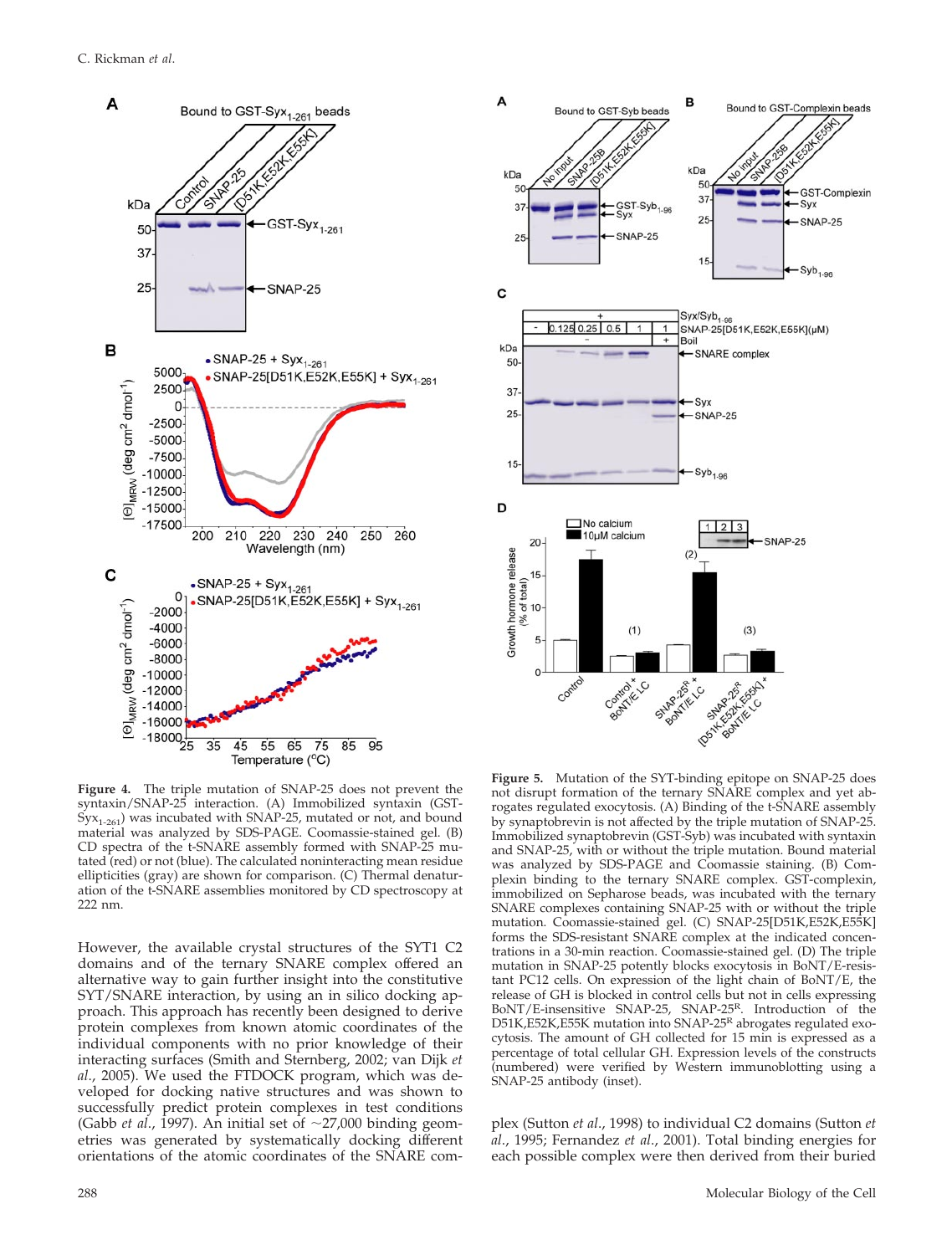

**Figure 6.** Computational analysis of the SYT/SNARE binding interface. (A) The distribution of total binding energies for all complexes generated by the FTDOCK program expressed as a percentage of the total number  $(\sim 27,000$  for each C2 domain). C2B, and not C2A, can produce complexes with the SNARE helices with low values of total binding energy (-10 kcal/mol indicated by a dashed line). The asterisk indicates the complex displayed in Figure 6C. (B) Calculated frequency of individual SNARE amino acids to be a part of the interface in favorable interactions with the C2B domain. The SNARE helices are shown in spacefill in the orientation as in Figure 1E (0°) with a 180° rotation about the longitudinal axis (180°). Amino acids are colored according to their frequency of involvement in C2B interactions from 0% (blue) to 40% (red). The four conserved sites identified in Figure 1 are enclosed in gray circles. (C) The low-energy docking orientation (E $_{\rm total}$  = 27 kcal/mol) for the constitutive C2B/SNARE association where the K326 and K327 SYT residues (blue) interact with the SNAP-25 amino acids D51, E52, and E55 (red). SNARE helices are shown as colored ribbons (gray, syntaxin; orange, SNAP-25 helix1; and yellow, SNAP-25 helix2) with the interacting residues depicted in spacefill. The carboxy-terminus is to the left in the left panel and foremost in the right panel. Calcium-binding loops of C2B (green) are oriented downward. The model suggests a contribution of the Y311 residue, changed in the AD3 mutation to asparagine, to the binding interface. In the rotated view about the *y*-axis (right), Y311and the neighboring Y364, used in a control reaction, are highlighted in black.

area and the electrostatic complementarity. Considering that  $\sim$ 10 kcal/mol is required to overcome the entropy loss upon complexation (Erickson, 1989), the number of favorable complexes between the C2B domain and the SNARE complex was still relatively large, 296 (Figure 6A). By contrast, none of the C2A-involving complexes could fulfill such a criterion consistent with the inability of C2A to bind t-SNAREs in the absence of calcium (Rickman *et al*., 2004a).

The systematic docking of C2B to the SNARE complex surface residues, with the set electrostatic and buried area constraints, indicated amino acids that are likely to participate in energetically favorable complexes (Figure 6B). In the SNAP-25 helices, the residues centered on E52 exhibited the highest calculated frequency to take part in favorable complexes, thereby lending a structure-based support for our experimental data. The closely located syntaxin residues E224 and E228 also showed a strong tendency for interaction with the C2B domain; however, as evident from our experimental data (Figures 3C and 5D), the triple mutation of SNAP-25 is sufficient to disrupt the SYT/SNARE association in vitro and regulated exocytosis in vivo. Rotation of the SNARE complex by 180° highlights the overall selectivity of the in silico docking approach (Figures 6B). The face of the SNARE complex with the lowest frequency for the C2B interaction (Figure 6B, blue color) corresponds to the synaptobrevin helix (Sutton *et al*., 1998).

Taking into account the limitations of computational docking (van Dijk *et al*., 2005), we used our mutagenesis data of SNAP-25 (Figures 2 and 3) and of C2B (Rickman *et al*., 2004a) to determine a complex with interfacial bonding for all experimentally identified residues. The selected C2B/t-SNARE complex, shown in Figure 6C, represents the highest ranked prediction based on  $\overline{1}$ ) the lowest total binding energy,  $-\overline{27}$  kcal/mol; and 2) participation of the C2B lysines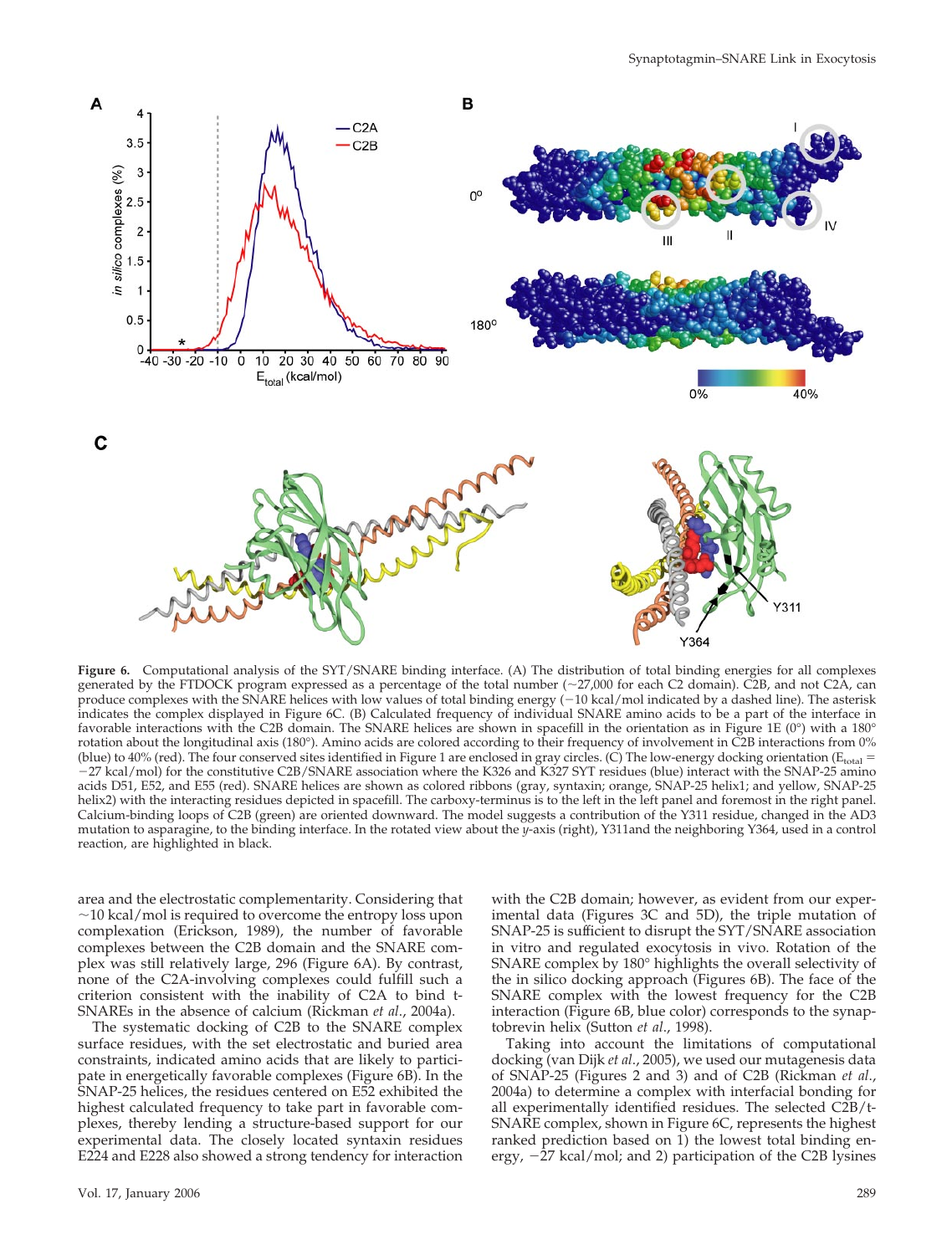326 and327 and the SNAP-25 three acidic residues D51, E52, E55 in the interaction. It presents both a very favorable electrostatic energy  $(-17 \text{ kcal/mol})$  and fulfills the essential requirement for shape complementarity (Lo Conte *et al*., 1999). In this near perpendicular arrangement of the two structures, the concave face of C2B partially envelops the SNARE cylinder, resulting in a buried area of almost 2000 Å2 . In this configuration, the bound C2B domain is on the opposite face to the synaptobrevin-binding groove, consistent with the complementary interaction of the two vesicular proteins with syntaxin and SNAP-25 (Figure 1).

# *Examination of the AD3 Mutation in the SYT C2B Domain*

Analysis of the literature for mutations residing at the SYT/ SNARE binding interface revealed that a well characterized mutation, named AD3 in the original *Drosophila* study (Di-Antonio *et al*., 1993), is in proximity to the interacting residues (Figure 6C, right). This mutant carries only a single amino acid substitution of tyrosine to asparagine but exhibits a pronounced decrease in evoked release (DiAntonio *et al*., 1993; Yoshihara and Littleton, 2002). Intriguingly, this mutation, corresponding to Y311 in the rat protein, affects neither the calcium-triggered phospholipid binding nor the reported calcium-dependent interactions with recombinant SNAREs (Littleton *et al*., 2001). We hypothesized that the Y311N mutation may impact upon the constitutive SYT/ SNARE interaction providing an immediate test for the relevance of our model. Comparative CD spectroscopy of C2B demonstrated that the overall  $\beta$ -sheet content and its stability are not affected by this single mutation (Figure 7A). We then immobilized GST-SNAP-25 with brain-derived syntaxin on a surface plasmon resonance chip and tested constitutive binding of the C2B domain, mutated or not. The Y311N mutation strongly decreased the ability of the untagged C2B domain to associate with the t-SNAREs (Figure 7B). It was essential to determine whether the Y311N mutation, even in the context of the tandem C2A-C2B structure, would be sufficient to disrupt the constitutive SYT/SNARE interaction. Normalized amounts of the wild-type and mutated GST-C2AB domain were immobilized on Sepharose beads and incubated with the t-SNAREs. The Y311N mutation severely disrupted C2AB binding to the t-SNARE assembly in the quantitative pull-down assay (Figure 8A). In a control experiment, mutation of a neighboring tyrosine (Y364, highlighted in Figure 6C) to asparagine had no impact on the t-SNARE binding, indicating the specific importance of Y311. Mutation of tyrosine 311 to a different hydrophobic amino acid—phenylalanine [Y311F]—did not affect the constitutive t-SNARE binding (Figure 8A), arguing that the deleterious effect of the AD3 mutation is not due to disrupting a specific amino acid interaction but is likely a result of a local structural change in the C2B domain. Indeed, this amino acid is packed between neighboring side chains and is largely buried, indicating a structural role (Fernandez *et al*., 2001). The direct staining of pull-down reactions with Coomassie stain confirms the disruptive effect of the AD3 mutation on the constitutive SYT/t-SNARE interaction (Figure 8B).

To test the impact of the Y311N mutation in a mammalian system, we used mature bovine chromaffin cells, which strictly rely on the SYT1 isoform in regulated exocytosis (Burgoyne and Morgan, 2003). Expression of the soluble C2AB fragment in the cytoplasm is known to impede catecholamine release because this soluble C2AB competes with the native vesicular SYT for its molecular target. Mutation of



**Figure 7.** Effect of the Y311N mutation on the ability of C2B to bind the t-SNARE assembly. (A) CD measurements (top) and the melting spectra (bottom) of the wild-type or mutant C2B show no major disruption of the secondary structure. (B) Real-time binding analysis of the constitutive association of the wild-type, or mutant, C2B with immobilized GST-SNAP-25/syntaxin by surface plasmon resonance. Only wild-type C2B can efficiently associate with the assembled t-SNAREs.

this inhibitory C2AB allows analysis of the residues that contribute to this competition. By inference, this provides insight into functionally important amino acids in the native vesicular form of SYT as has previously been shown for the C2B lysines 326 and 327 (Rickman *et al*., 2004a). Amperometric recordings demonstrated that introduction of the Y311N mutation in the soluble C2AB is sufficient to relieve the blockade of exocytosis (Figure 8C). Therefore, the soluble C2AB carrying an equivalent of the *Drosophila* AD3 mutation cannot compete with the vesicular SYT function in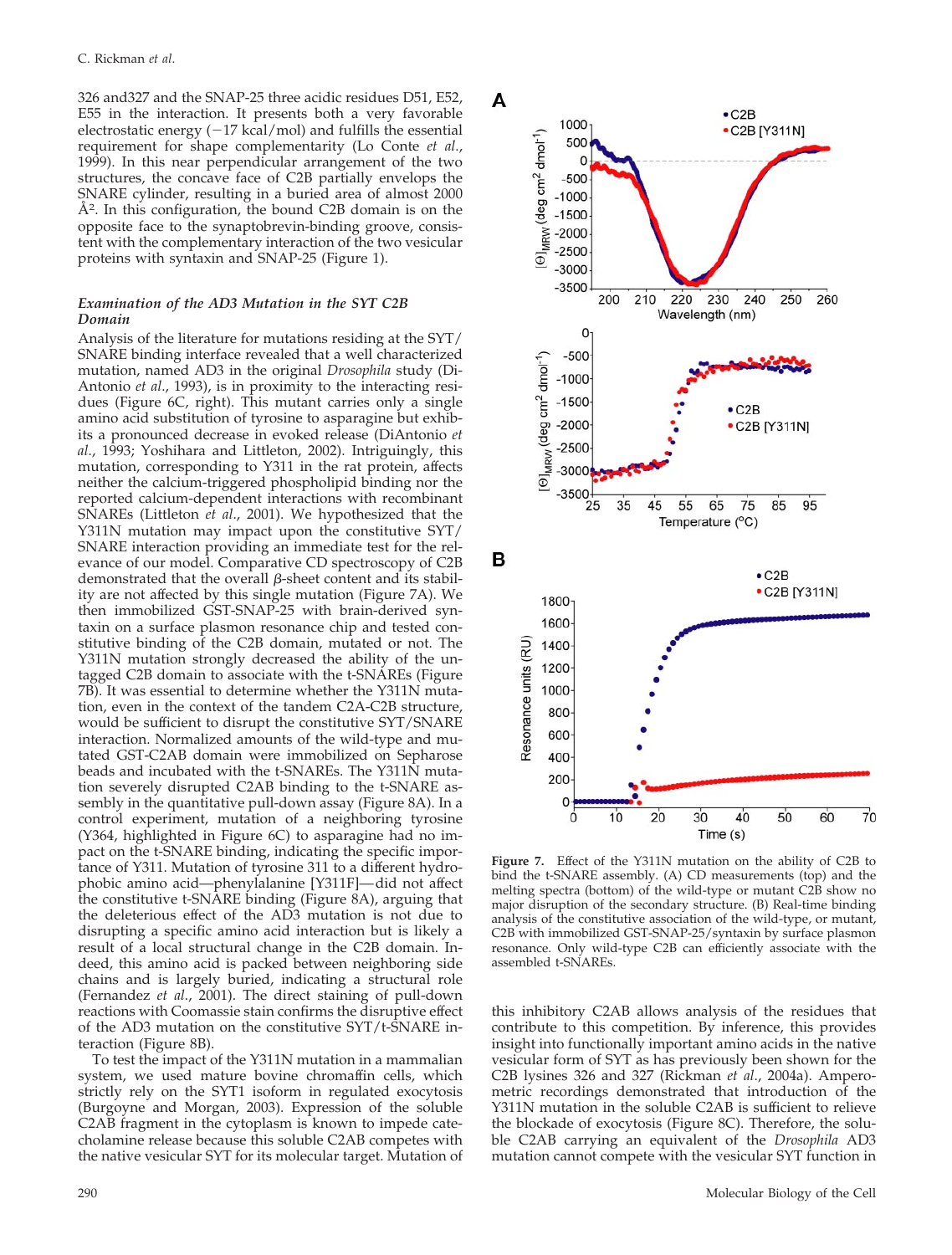

**Figure 8.** Specific disruption of the constitutive SYT/SNARE link by the AD3 mutation. (A) Y311N, but not control mutations Y364N and Y311F, in the C2AB domain affect the constitutive t-SNARE binding. GST-C2ABs were normalized (left, Coomassie-stained gel), immobilized on Sepharose beads, and incubated with syntaxin and SNAP-25. Bound t-SNAREs were analyzed by immunoblotting (middle) with quantitation of the chemiluminescent signals (right). Error bars are SEM (n = 3), \*\*\*p  $<$  0.0001. (B) Immobilized C2AB carrying the Y311N mutation fails to support constitutive t-SNARE binding. Coomassie-stained gel. (C) Expression of C2AB in bovine chromaffin cells impedes regulated catecholamine release (left). The Y311N mutation abrogates the ability of C2AB to suppress regulated exocytosis (right). Bar charts show normalized number of amperometric spikes per transfected cell, after stimulation, as a percentage of nontransfected cells (control). \*p 0.02. Expression levels of the constructs were verified, in HeLa cells, by Western immunoblotting using a SYT1 antibody (inset).

exocytosis. This highlights the functional importance of the Y311 tyrosine residue at the concave face of the C2B domain, further indicating an essential role of the constitutive SYT/ SNARE link in regulated exocytosis.

## **DISCUSSION**

The identification of the SNARE fusion machinery and the calcium sensor SYT led to a number of hypothetical models



**Figure 9.** Model for the constitutive interaction of vesicular SYT with the SNARE fusion proteins, before the action of calcium, in the context of two opposing membranes. The preassembled t-SNAREs (gray helix, syntaxin; orange and yellow, SNAP-25) are bound by the C2B domain (green ribbons), positioning the calcium binding loops of both C2A and C2B toward the plasma membrane. This interaction also positions the t-SNARE assembly at the point of shortest distance between the vesicular and plasma membranes enhancing the probability of full synaptobrevin (Syb, blue helix) engagement with the t-SNAREs, upon calcium action (not shown for brevity). The vesicular membrane was drawn taking into account an average diameter of synaptic vesicles of 40 nm and in scale with the size of the prefusion protein assembly. Bar, 5 nm.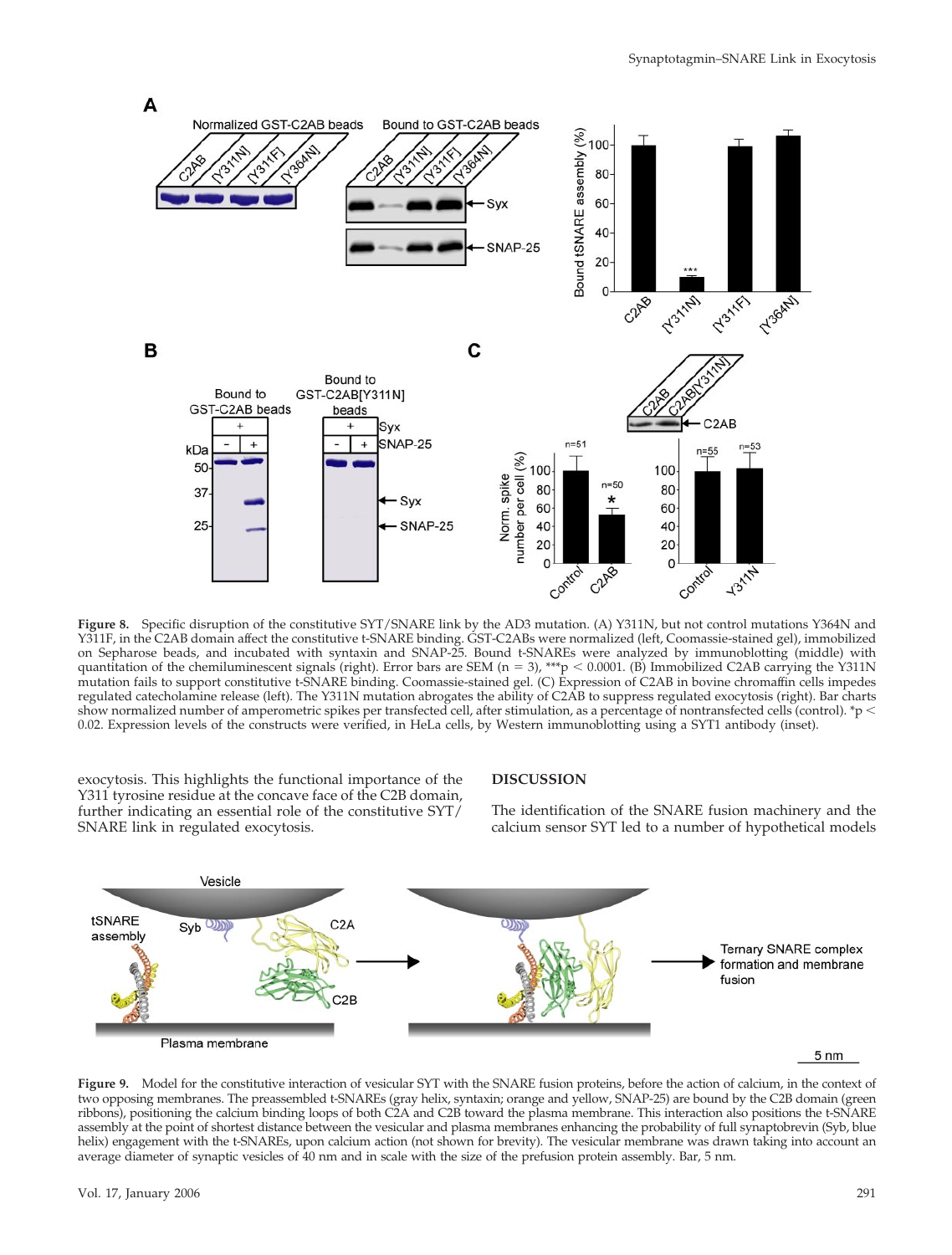of their mutual organization between the vesicular and plasma membranes in regulated exocytosis (Yoshihara and Littleton, 2002; Koh and Bellen, 2003; Nishiki and Augustine, 2004). Here, we have provided a structure-based model for the constitutive SYT/SNARE assembly that was derived and tested through complementary experimental and theoretical approaches. Availability of sequence information in evolutionarily distant organisms allowed us to narrow down our search to conserved sites with a potential role in SYT/SNARE binding. Our reliance on the evolutionary conservation of amino acids is valid because the basic properties of neuroendocrine exocytosis are known to be conserved throughout the animal kingdom (Bellen, 1999). Through mutagenesis analysis, we have determined the SYT binding site on the SNAREs, showing that it resides on helix1 of SNAP-25 and is adjacent to the amino acids involved in the ionic layer of the ternary SNARE complex (Figures 2 and 3). The conservation of this binding motif mirrors the strong conservation of the SNARE-binding epitope on the C2B domain of SYT (Rickman *et al*., 2004a). The recently published atomic structures of the C2 domains of SYT1 and of the ternary SNARE complex allowed us to use an in silico docking approach and computational power to further confirm the likely interface for the SYT/SNARE interaction. Our computational analysis relied on the assumption that the t-SNARE helices are folded similarly whether in the presence or absence of synaptobrevin. This is valid because 1) the assembly of syntaxin and SNAP-25 is highly  $\alpha$ -helical (Fasshauer *et al.*, 1997) and 2) the SNAP-25 [D51K,E52K,E55K] mutation similarly affects constitutive SYT binding to both the t-SNARE assembly and the ternary SNARE complex (Figure 3C).

The ability of SYT to interact equally with either the two assembled t-SNAREs or the ternary complex is consistent with a notion that SYT and synaptobrevin bind the plasma membrane SNAREs through different epitopes and likely in a sequential manner. Here, however, an important question arises: does SYT bind the t-SNARE assembly before or after synaptobrevin? The initial preassembly of all three SNAREs, as observed in brain detergent extracts, was proposed a decade ago (Sollner *et al*., 1993), but a number of observations contradict such a detergent-based hypothesis. First, studies in intact cells using botulinum toxins, which cannot cleave complexed SNAREs but still potently block exocytosis, demonstrated that no stable ternary complex exists before the action of calcium (Chen *et al*., 1999; Schiavo *et al*., 2000). Second, injections of synaptobrevin peptides into resting nerve terminals block exocytosis, indicating that vesicular synaptobrevin and the plasma membrane SNAREs are not tightly associated (Hunt *et al*., 1994). Third, the reported synaptobrevin interaction with vesicular membranes can potently restrict it from premature engagement of the t-SNAREs (Hu *et al*., 2002a; Kweon *et al*., 2003). Importantly, this vesicular restriction of synaptobrevin is abolished when phospholipid membranes are dissolved by detergents allowing instant, unregulated, ternary complex formation in the absence of calcium (Hu *et al*., 2002a). This spontaneous synaptobrevin engagement with the t-SNAREs upon preparation of detergent cell extracts can explain why the SYT/ ternary SNARE complex predominates over the SYT/binary t-SNARE assembly upon purification. Together, it is possible that, in the native membrane environment, the relatively large SYT molecule, through its distant C2B domain, can associate with the t-SNAREs well before synaptobrevin and that this constitutive association may serve, as discussed below, an important function in regulated exocytosis. Our conclusions are consistent with a view that the accurate targeting and docking of transport vesicles throughout the cell, including

calcium-triggered secretion, requires factors additional to SNAREs (Pfeffer, 1999; Whyte and Munro, 2002).

The proposed model is detailed in Figure 9. The two t-SNAREs, forming a single molecular entity, are bound by the C2B domain of SYT through the SNARE epitope identified here. This interaction may serve several important roles. First, it would restrict the diffusion of the t-SNAREs in the plane of the plasma membrane and position them at the shortest possible distance to the vesicular membrane, increasing the probability of eventual synaptobrevin engagement. Second, the SNAP-25 link would allow the C2B domain to be positioned close to the membrane phospholipids—its likely calcium-triggered target (Fernandez *et al*., 2001; Mackler *et al*., 2002). Third, the short linker between the two C2 domains would limit the orientations that the C2A domain can adopt, enhancing the rapid response to the calcium signal. In this orientation, C2A may respond to calcium entry either through binding electrostatically to the phospholipid membrane (Fernandez-Chacon *et al*., 2001) or, as has also been suggested, through the inducible, calcium-dependent, binding to SNAREs (Zhang *et al*., 2002; Bai *et al*., 2004). This inducible SYT/SNARE interaction exhibits properties very different from those characteristic of the constitutive association. The calcium-triggered interaction is less specific, with SYT binding individual SNAREs, regardless of whether they are assembled or not (Bai *et al*., 2004), and also non-SNARE proteins, e.g., tubulin (Honda *et al*., 2002). Importantly, in the context of native synaptic membranes, a calcium-dependent dissociation of SYT from the SNAREs has been observed, stressing an important role for the constitutive SYT/SNARE association (Mehta *et al*., 1996; Leveque *et al*., 2000).

The constitutive SYT coupling to the syntaxin/SNAP-25 assembly may be sufficient to provide an organized scaffold for a calcium-enhanced collision of nascent SNARE  $\alpha$ -helices, resulting in rapid formation (Myers and Oas, 2001) of the fusogenic ternary SNARE complex. The proposed model highlights the pivotal role for C2B in linking the vesicular and the plasma membrane fusion machineries before calcium-triggered events and is in agreement with available in vivo findings. Genetic knockouts of SYT1 result in dramatic suppression of evoked release in several model organisms (Bellen, 1999; Sudhof and Scheller, 2001). Of the two C2 domains, mutagenesis of C2B has a more severe effect on the SYT-controlled fast synchronous release (Fernandez-Chacon *et al*., 2001; Mackler *et al*., 2002; Robinson *et al*., 2002). In *Drosophila melanogaster*, a single mutation of tyrosine to asparagine in the C2B domain severely disrupts calcium-triggered exocytosis (Yoshihara and Littleton, 2002). This mutation, called AD3, impacts on the distribution of synaptic vesicles at the plasma membrane, suggesting that a molecular link between the vesicular and plasma membrane has been severed (Reist *et al*., 1998). We herein demonstrated that this tyrosine residue lies at the interface of the C2B domain with the SNARE helices. The AD3 mutation efficiently disrupts the constitutive SYT interaction with the t-SNARE assembly even in the context of the tandem C2 domains (Figure 8, A and B), providing clear evidence that the C2B domain alone is necessary and sufficient for the constitutive link to the t-SNARE assembly.

Mutations of the calcium-binding residues in the C2B domain block evoked release (Mackler *et al*., 2002), indicating that a further calcium-triggered SYT action is required for efficient exocytosis. A detailed analysis of these mutants revealed a close correlation between the decrease in neurotransmitter release and a reduction in calcium/phospholipid interaction rather than the reported calcium-triggered oli-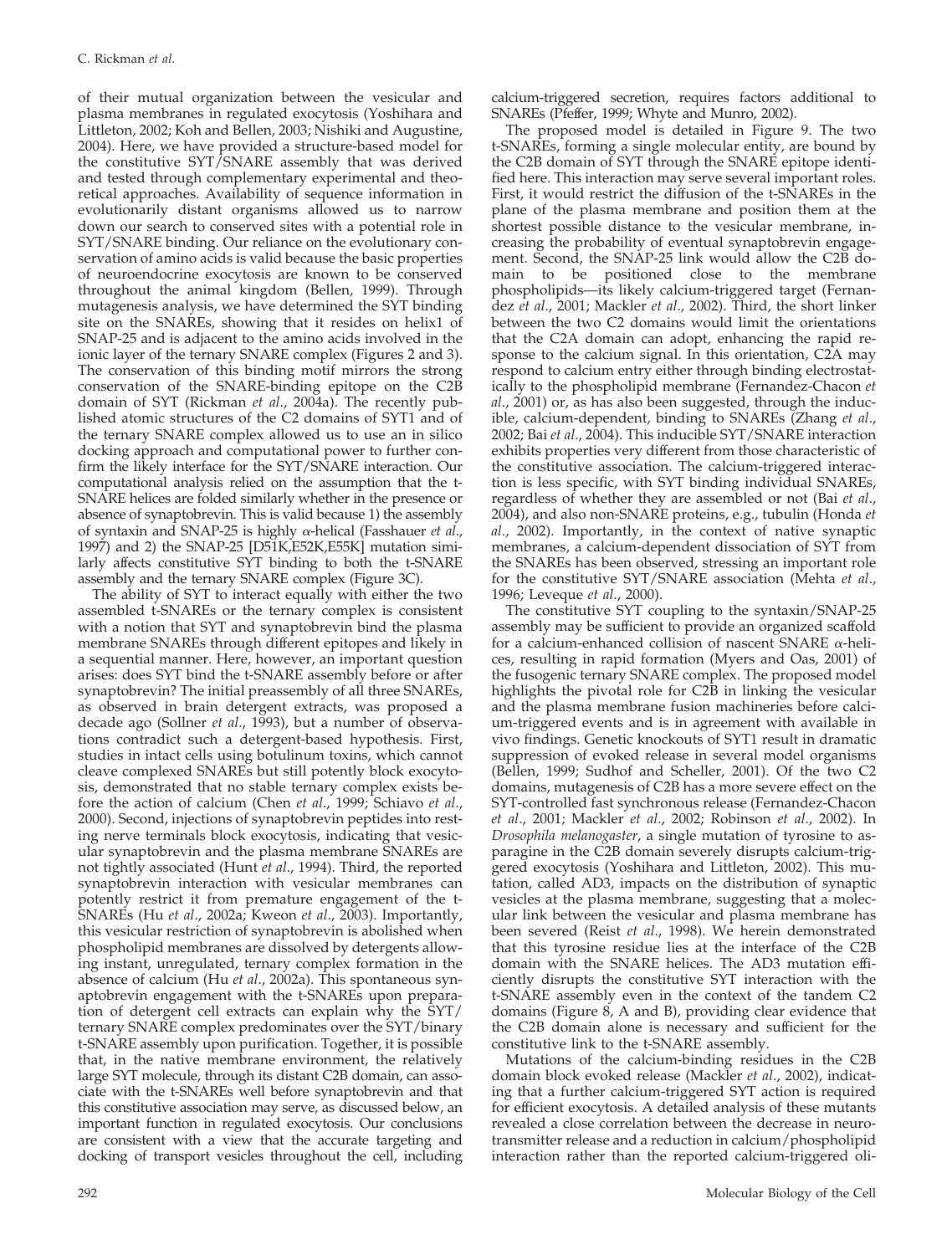gomerization of the C2 domains (Mackler *et al*., 2002). The severity of the AD3 mutation was initially explained through the inability of SYT to oligomerize (Littleton *et al*., 2001), but this has been subsequently challenged (Borden *et al*., 2005). In addition, calcium-induced oligomerization of a vesicular protein cannot readily account for the change in the distribution of the vesicles at the plasma membrane in resting nerve terminals (Reist *et al.*, 1998). The down-regulation of vesicle fusion in the case of the AD3 mutation, and the changes in vesicle distribution at the presynaptic membrane, can now be rationally explained through the disruption of the prefusion tethering assembly that underlies the regulated exocytosis (Figure 9).

We have demonstrated that the cytoplasmic domain of SYT does not physically prevent the engagement of soluble synaptobrevin with the t-SNAREs (Figure 1). In the context of synaptic membranes, however, synaptotagmin may fulfill the role of a clamp that keeps the fusion partners at a distance (Figure 9) to allow calcium-triggered high-probability synchronous release. Understanding the exact sequence of events triggered by calcium will require mechanistic studies of fast protein rearrangements in the context of phospholipid membranes. Our testable model provides a conceptual basis for uncovering these, calcium-driven, molecular events.

#### **ACKNOWLEDGMENTS**

We thank Drs. Yeon-Kyun Shin, Reinhard Jahn, and Juan Blasi for recombinant SNARE plasmids. We are grateful to Graham Smith for the latest version of FTDOCK.

#### **REFERENCES**

An, S. J., and Almers, W. (2004). Tracking SNARE complex formation in live endocrine cells. Science *306*, 1042–1046.

Bai, J., Wang, C. T., Richards, D. A., Jackson, M. B., and Chapman, E. R. (2004). Fusion pore dynamics are regulated by synaptotagmin\*t-SNARE interactions. Neuron *41*, 929–942.

Bajohrs, M., Rickman, C., Binz, T., and Davletov, B. (2004). A molecular basis underlying differences in the toxicity of botulinum serotypes A and E. EMBO Rep. *5*, 1090–1095.

Bellen, H. J. (ed.) (1999). Neurotransmitter Release, Oxford, UK: Oxford University Press.

Bonifacino, J. S., and Glick, B. S. (2004). The mechanisms of vesicle budding and fusion. Cell *116*, 153–166.

Borden, C. R., Stevens, C. F., Sullivan, J. M., and Zhu, Y. (2005). Synaptotagmin mutants Y311N and K326/327A alter the calcium dependence of neurotransmission. Mol. Cell. Neurosci. *29,* 462–470.

Burgoyne, R. D., and Morgan, A. (2003). Secretory granule exocytosis. Physiol. Rev. *83*, 581–632.

Chen, X., Tomchick, D. R., Kovrigin, E., Arac, D., Machius, M., Sudhof, T. C., and Rizo, J. (2002). Three-dimensional structure of the complexin/SNARE complex. Neuron *33*, 397–409.

Chen, Y. A., Scales, S. J., Patel, S. M., Doung, Y. C., and Scheller, R. H. (1999).<br>SNARE complex formation is triggered by Ca2+ and drives membrane fusion. Cell *97*, 165–174.

Davletov, B. A., and Sudhof, T. C. (1993). A single C2 domain from synaptotagmin I is sufficient for high affinity  $Ca^{2+}/p$ hospholipid binding. J. Biol. Chem. *268*, 26386–26390.

DiAntonio, A., Parfitt, K. D., and Schwarz, T. L. (1993). Synaptic transmission persists in synaptotagmin mutants of *Drosophila*. Cell *73*, 1281–1290.

Erickson, H. P. (1989). Co-operativity in protein-protein association. The structure and stability of the actin filament. J. Mol. Biol. *206*, 465–474.

Fasshauer, D., Antonin, W., Margittai, M., Pabst, S., and Jahn, R. (1999). Mixed and non-cognate SNARE complexes. Characterization of assembly and biophysical properties. J. Biol. Chem. *274*, 15440–15446.

Fasshauer, D., Bruns, D., Shen, B., Jahn, R., and Brunger, A. T. (1997). A structural change occurs upon binding of syntaxin to SNAP-25. J. Biol. Chem. *272*, 4582–4590.

Fernandez-Chacon, R., Konigstorfer, A., Gerber, S. H., Garcia, J., Matos, M. F., Stevens, C. F., Brose, N., Rizo, J., Rosenmund, C., and Sudhof, T. C. (2001). Synaptotagmin I functions as a calcium regulator of release probability. Nature *410*, 41–49.

Fernandez, I., Arac, D., Ubach, J., Gerber, S. H., Shin, O., Gao, Y., Anderson, R. G., Sudhof, T. C., and Rizo, J. (2001). Three-dimensional structure of the synaptotagmin 1 c(2)b-domain. Synaptotagmin 1 as a phospholipid binding machine. Neuron *32*, 1057–1069.

Gabb, H. A., Jackson, R. M., and Sternberg, M. J. (1997). Modelling protein docking using shape complementarity, electrostatics and biochemical information. J. Mol. Biol. *272*, 106–120.

Graham, M. E., Washbourne, P., Wilson, M. C., and Burgoyne, R. D. (2002). Molecular analysis of SNAP-25 function in exocytosis. Ann. N.Y. Acad. Sci. *971*, 210–221.

Grant, J. A., Pickup, B. T., and Nicholls, A. (2001). A smooth permittivity function for Poisson-Boltzmann solvation methods. J. Comput. Chem. *22*, 608–640.

Hayashi, T., McMahon, H., Yamasaki, S., Binz, T., Hata, Y., Sudhof, T. C., and Niemann, H. (1994). Synaptic vesicle membrane fusion complex: action of clostridial neurotoxins on assembly. EMBO J. *13*, 5051–5061.

Honda, A., Yamada, M., Saisu, H., Takahashi, H., Mori, K. J., and Abe, T. (2002). Direct,  $Ca^{2+}$ -dependent interaction between tubulin and synaptotagmin I: a possible mechanism for attaching synaptic vesicles to microtubules. J. Biol. Chem. *277*, 20234–20242.

Honig, B., and Nicholls, A. (1995). Classical electrostatics in biology and chemistry. Science *268*, 1144–1149.

Hu, K., Carroll, J., Fedorovich, S., Rickman, C., Sukhodub, A., and Davletov, B. (2002a). Vesicular restriction of synaptobrevin suggests a role for calcium in membrane fusion. Nature *415*, 646–650.

Hu, K., Carroll, J., Rickman, C., and Davletov, B. (2002b). Action of complexin on SNARE complex. J. Biol. Chem. *277*, 41652–41656.

Hubbard, S. J., Campbell, S. F., and Thornton, J. M. (1991). Molecular recognition. Conformational analysis of limited proteolytic sites and serine proteinase protein inhibitors. J. Mol. Biol. *220*, 507–530.

Hunt, J. M., Bommert, K., Charlton, M. P., Kistner, A., Habermann, E., Augustine, G. J., and Betz, H. (1994). A post-docking role for synaptobrevin in synaptic vesicle fusion. Neuron *12*, 1269–1279.

Jackson, R. M., Gabb, H. A., and Sternberg, M. J. (1998). Rapid refinement of protein interfaces incorporating solvation: application to the docking problem. J. Mol. Biol. *276*, 265–285.

Katz, B., and Miledi, R. (1967). The timing of calcium action during neuromuscular transmission. J. Physiol. *189*, 535–544.

Koh, T. W., and Bellen, H. J. (2003). Synaptotagmin I, a Ca2+ sensor for neurotransmitter release. Trends Neurosci. *26*, 413–422.

Kweon, D. H., Kim, C. S., and Shin, Y. K. (2003). Regulation of neuronal SNARE assembly by the membrane. Nat. Struct. Biol. *10*, 440–447.

Leveque, C., Boudier, J. A., Takahashi, M., and Seagar, M. (2000). Calciumdependent dissociation of synaptotagmin from synaptic SNARE complexes. J. Neurochem. *74*, 367–374.

Lichtarge, O., and Sowa, M. E. (2002). Evolutionary predictions of binding surfaces and interactions. Curr. Opin. Struct. Biol. *12*, 21–27.

Littleton, J. T., Bai, J., Vyas, B., Desai, R., Baltus, A. E., Garment, M. B., Carlson, S. D., Ganetzky, B., and Chapman, E. R. (2001). synaptotagmin mutants reveal<br>essential functions for the C2B domain in Ca<sup>2+</sup>-triggered fusion and recycling of synaptic vesicles in vivo. J. Neurosci. *21*, 1421–1433.

Lo Conte, L., Chothia, C., and Janin, J. (1999). The atomic structure of proteinprotein recognition sites. J. Mol. Biol. *285*, 2177–2198.

Mackler, J. M., Drummond, J. A., Loewen, C. A., Robinson, I. M., and Reist, N. E. (2002). The C(2)B Ca(2+)-binding motif of synaptotagmin is required for synaptic transmission in vivo. Nature *418*, 340–344.

Mehta, P. P., Battenberg, E., and Wilson, M. C. (1996). SNAP-25 and synaptotagmin involvement in the final  $Ca(2+)$ -dependent triggering of neurotransmitter exocytosis. Proc. Natl. Acad. Sci. USA *93*, 10471–10476.

Myers, J. K., and Oas, T. G. (2001). Preorganized secondary structure as an important determinant of fast protein folding. Nat. Struct. Biol. *8*, 552–558.

Nishiki, T., and Augustine, G. J. (2004). Dual roles of the C2B domain of synaptotagmin I in synchronizing  $Ca^{2+}$ -dependent neurotransmitter release. J. Neurosci. *24*, 8542–8550.